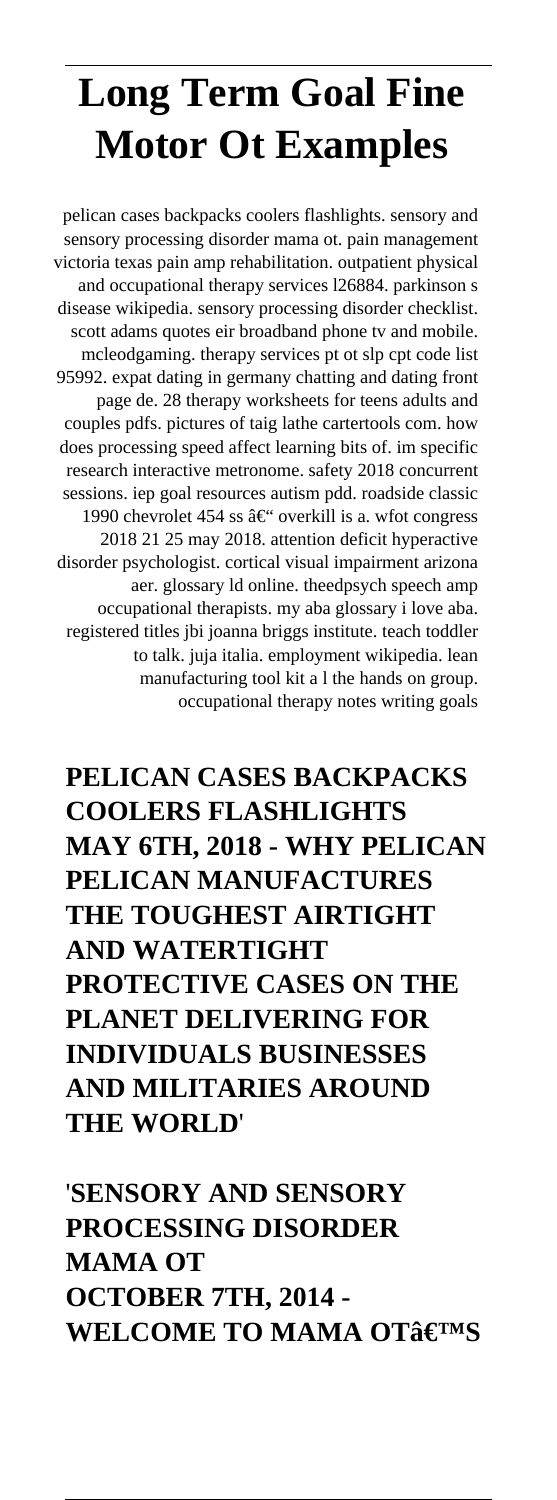### **PAGE ALL ABOUT SENSORY PROCESSING AND SENSORY PROCESSING DISORDER ON THIS PAGE IS A TON OF INFORMATION FOR YOU MY GOAL IS NOT TO OVERWHELM YOU BUT RATHER TO PROVIDE YOU WITH HELPFUL INFORMATION AND TIPS YOU CAN READ AND REFER BACK TO IN YOUR JOURNEY OF LEARNING ALL ABOUT**  $\mathbf{\hat{a}}\mathbf{\in} \mathbf{c}\mathbf{s}\mathbf{ENN} \mathbf{ORY} \mathbf{\hat{a}}\mathbf{\in} \mathbf{v}^\mathbf{p}$ ain management<br>victoria texas pain amp rehabilitation

may 6th, 2018 - looking for a pain management clinic in

victoria texas call now'

### '*outpatient physical and occupational therapy services l26884 may 5th, 2018 - lcd id number l26884 lcd title outpatient physical and occupational therapy services contractor s determination number*''**parkinson s disease wikipedia**

may 3rd, 2018 - parkinson s disease pd is a long term

degenerative disorder of the central nervous system that

mainly affects the motor system the symptoms generally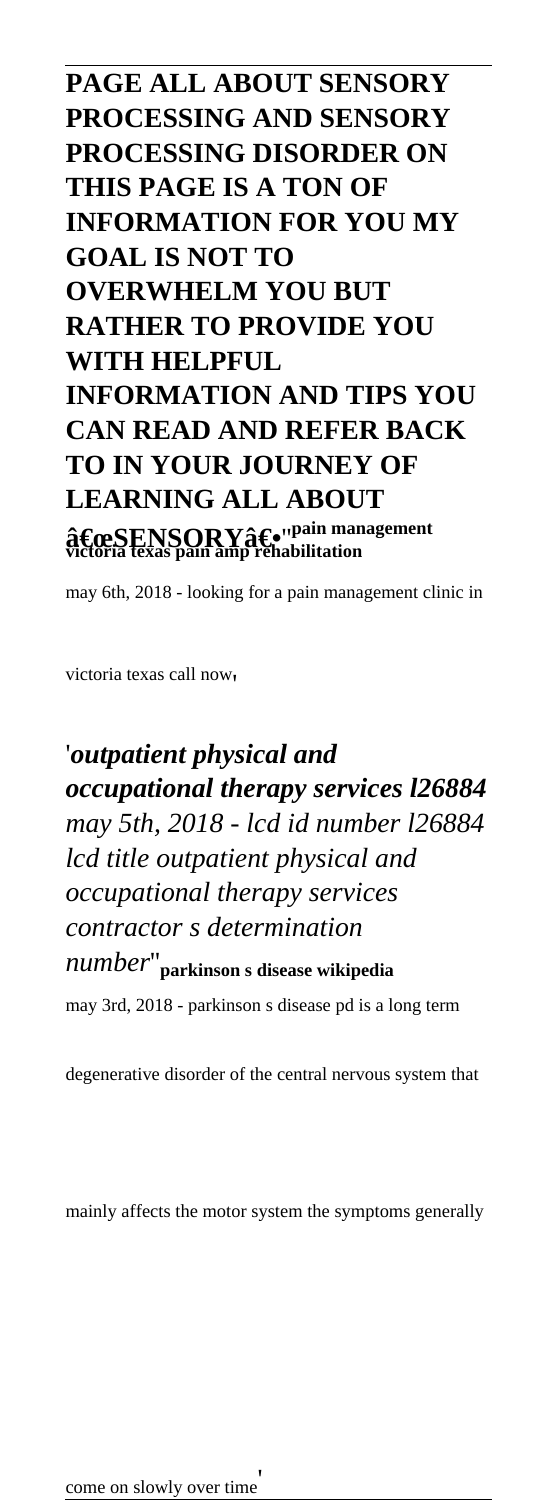'**Sensory Processing Disorder Checklist** May 2nd, 2018 - A comprehensive Sensory Processing

Disorder Checklist signs and symptoms of tactile

auditory olfactory and oral defensiveness as well as

proprioceptive and vestibular dysfunction'

### '**SCOTT ADAMS QUOTES EIR BROADBAND PHONE TV AND MOBILE**

MAY 1ST, 2018 - SCOTT ADAMS AMP DILBERT â€" OTHER WORKS CONTENTS QUOTES BY SCOTT ADAMS OTHER DILBERT WORKS DILBERT DEFINITIONS DILBERT S SCHOOL OF THOUGHTS DILBERT THE TV SERIES'

#### '**McLeodGaming**

May 6th, 2018 - Home Of SSF2 Yeah Jam Fury Impossible Pong More Latest News SSF2 Is Back At Super Smash Con 2018'

'**therapy services pt ot slp cpt code list 95992** may 1st, 2018 - the cornerstones of rehabilitative therapy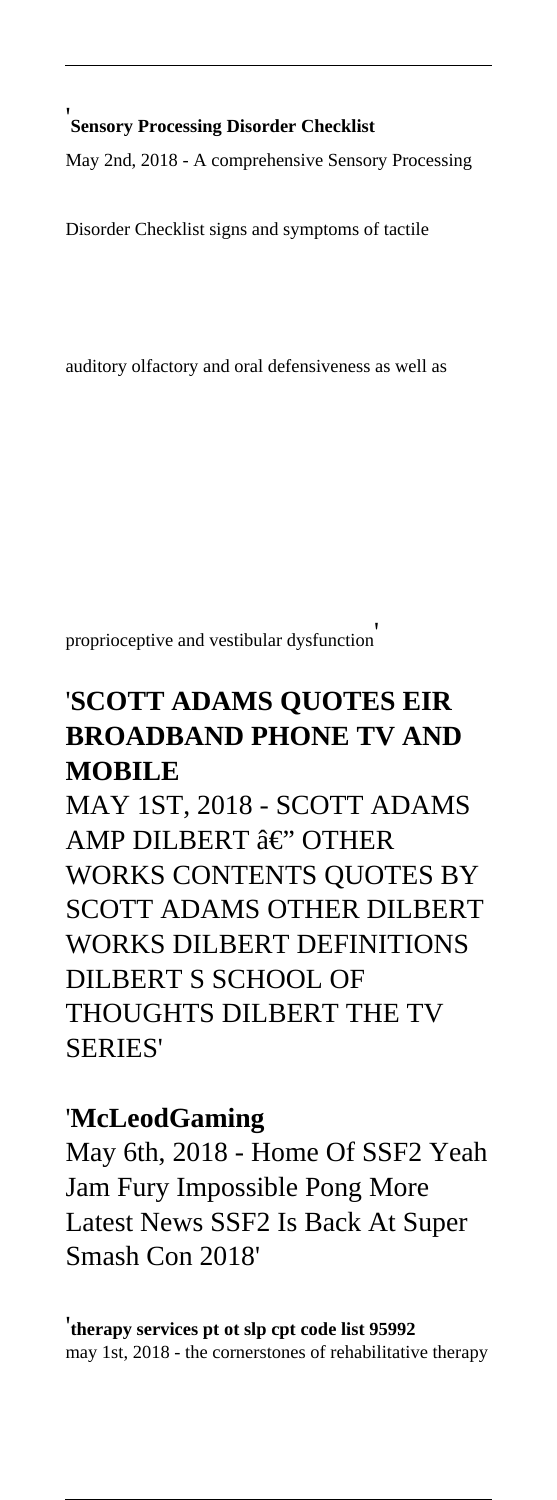are mobilization education and therapeutic exercise the goal of rehabilitative medicine is discernible functional progress toward the restoration or maximization of impaired neuromuscular and musculoskeletal

function''**expat dating in germany chatting and dating front page de**

may 5th, 2018 - the first and the best free dating site for

expats in germany find and meet other expats in germany

register for free now'

'*28 Therapy Worksheets for Teens Adults and Couples PDFs June 26th, 2017 - Here are 28 therapy worksheets for teens adults couples and children using a o narrative reality and interpersonal therapy*'

#### '**Pictures of Taig Lathe cartertools com**

May 5th, 2018 - Pictures of the Taig Lathe Mill amp

Other Tools and Accessories Here are pictures of the

Taig Micro Lathe and Taig Milling Machine pictures of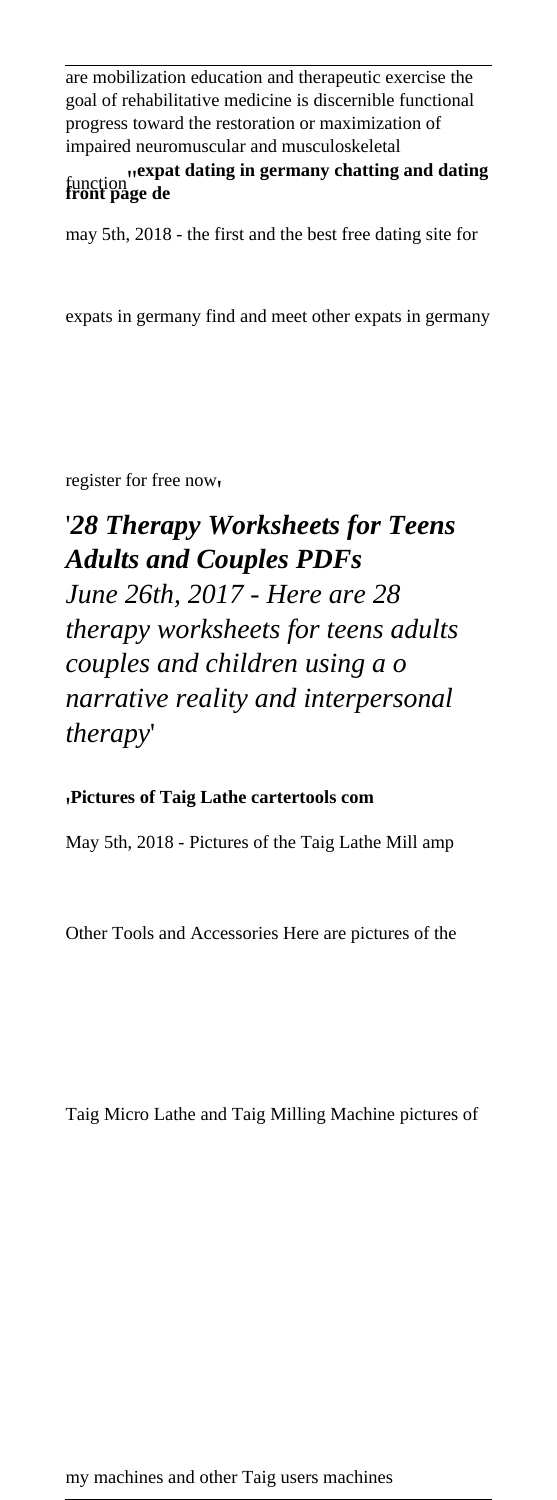## **Processing Speed Affect Learning Bits Of**

May 3rd, 2018 - Processing Speed What Most Parents Ask Me Is  $\hat{a} \in \hat{C}$ What Does This Mean For My Child Why Is This Important  $\hat{a} \in \text{There}$  Is Now An Overload Of Information Given Out'

### '**IM Specific Research Interactive Metronome**

**May 5th, 2018 - Published in Journal of Neurology and Neuroscience The purpose of this study was to measure the effectiveness of the Interactive Metronome IM in improving cognitive and motor performance in healthy older adults**'

#### '**safety 2018 concurrent sessions**

may 4th, 2018 - concurrent sessions at safety 2018 description an injury free workplace requires widespread and effective engagement of people giving their best efforts for their safety and the safety of others'

### '**IEP goal resources Autism PDD**

April 28th, 2018 - Found these IEP goal samples today IEP Sample Statements to Improve Works Habits Improving work habits IEP statement to help with work habits''**Roadside Classic 1990 Chevrolet 454 SS – Overkill Is A**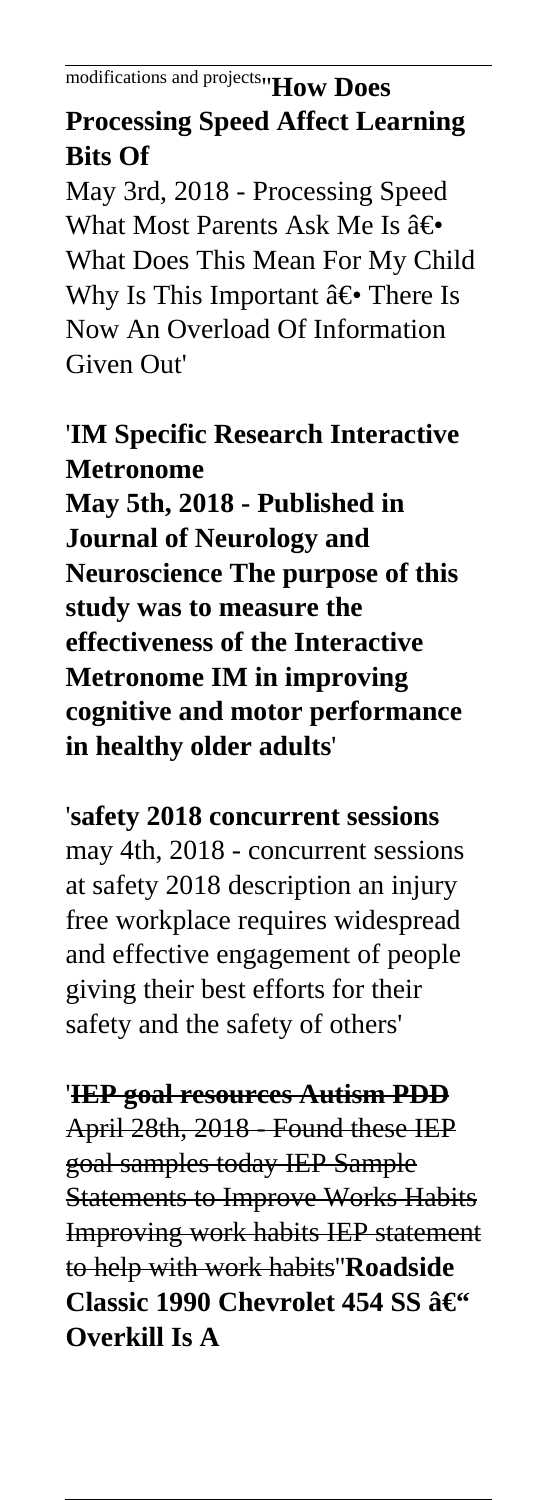May 6th, 2018 - The Time Is About 1988 The Place Is Somewhere Deep In The Bowels Of Chevroleta $\epsilon_{\text{TMs}}$ Pickup Division North Of Detroit The Event Is A Meeting Of Various People Working Within  $\hat{a} \in \mathcal{C}$ '**WFOT Congress 2018 21 25 May 2018 May 6th, 2018 - The WFOT Congress 2018 Poster Programme will take place at the Cape Town International Convention Centre from Tuesday 22 to Friday 25 May 2018 Posters provide a static visual display of new techniques programmes research or professional innovations providing an ideal medium for presenting complex visual material**' '**Attention Deficit Hyperactive Disorder Psychologist May 5th, 2018 - Attention Deficit Hyperactive Disorder Psychologist Anywhere you need help Anytime you need it This one of a kind personal service by Dr Vincent Berger an internationally recognized Board Certified Psychologist is for those with a demanding lifestyle who don t have the time or inclination for typical appointments**'

'**CORTICAL VISUAL IMPAIRMENT ARIZONA AER**

MAY 6TH, 2018 - IS PROUD TO PRESENT CORTICAL VISUAL IMPAIRMENT ASSESSMENT AND INTERVENTION FINE MOTOR WITH OT OR CLASSROOM SCORE OF 75 IN VISUAL MOTOR LONG RANGE GOAL'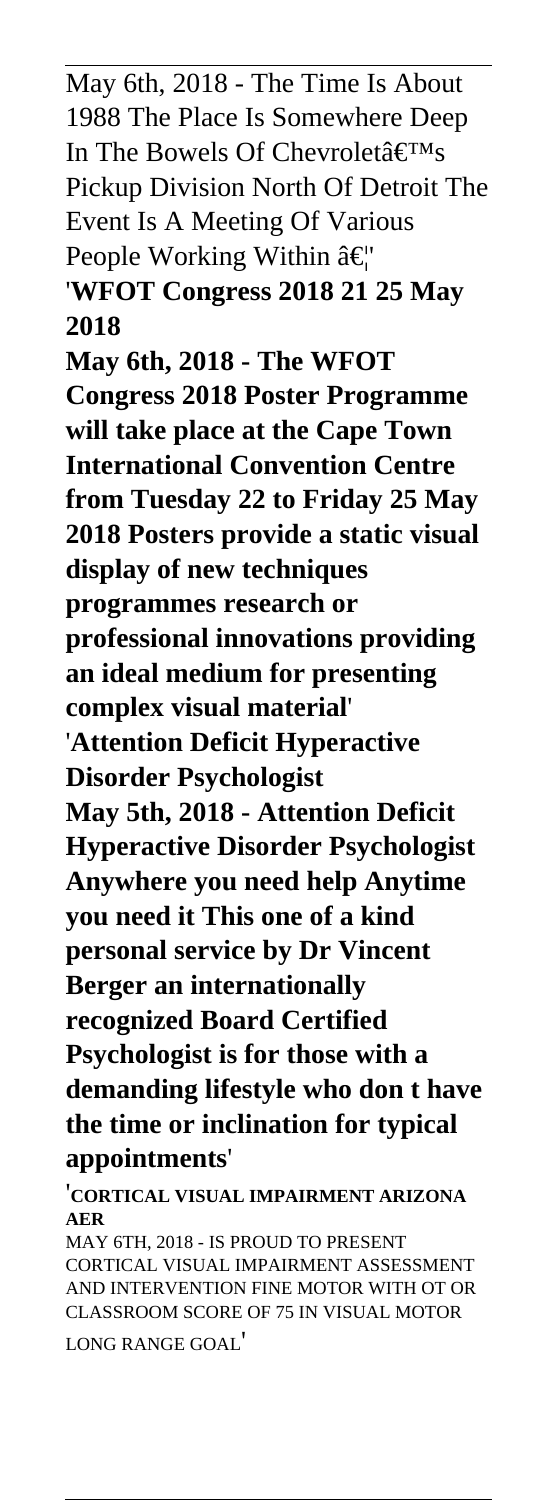### '**Glossary LD OnLine May 4th, 2018 - The Education Field Is So Full Of Acronyms And Specialized Words That It Can Seem Like A Confusing Alphabet Soup Find Out What AYP IEP 504 And Many Other Abbreviations And Words Mean In This Glossary Of Frequently Used**

**Terms**''**THEEDPSYCH SPEECH AMP OCCUPATIONAL THERAPISTS** MAY 6TH, 2018 - EDUCATIONAL PSYCHOLOGIST OCCUPATIONAL THERAPY AND SPEECH AMP LANGUAGE THERAPY IS IN DEMAND ESPECIALLY IN LONDON THE ED PSYCH THERAPISTS WORK ON IMPROVING COMMUNICATION AND PRONUNCIATION FOR ANY AGE GROUP''**My ABA Glossary I Love ABA**

May 3rd, 2018 - ABA Therapist This is the term I use on

my blog to describe anyone who provides ABA therapy

to a learner in a direct staff role I have seen all kinds of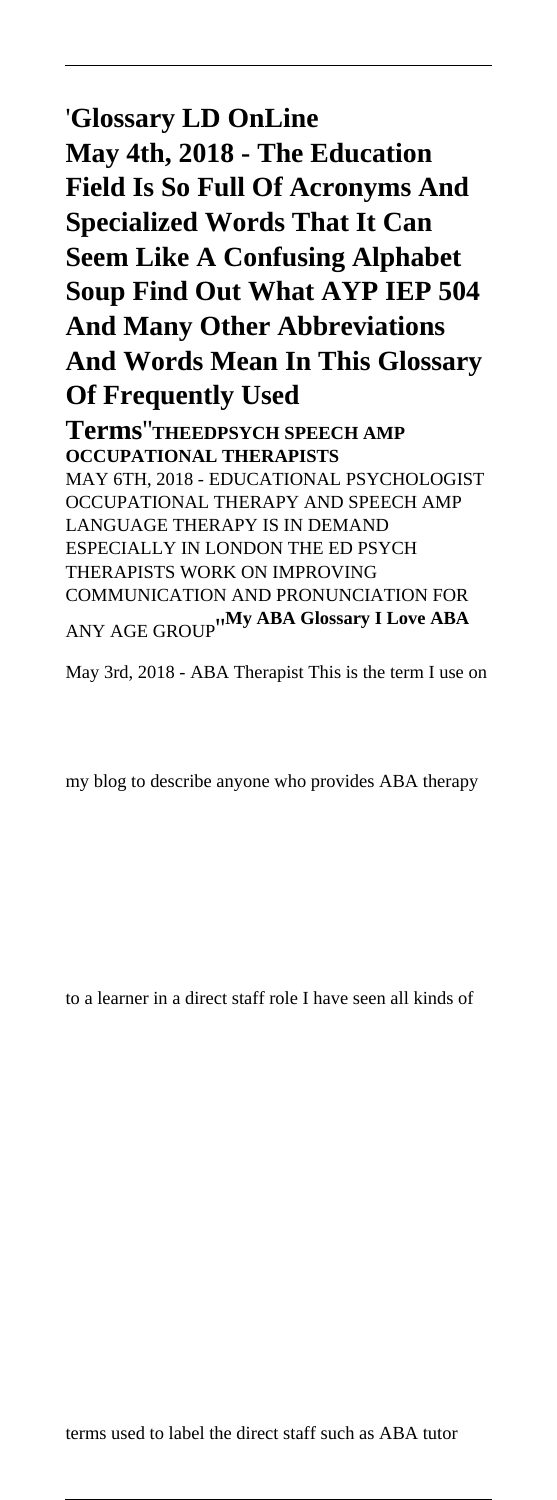ABA technician Clinical assistant Services provider etc however I most often use the term ABA

### Therapist''*Registered Titles JBI Joanna Briggs Institute*

*May 5th, 2018 - This Is A List Of Registered Systematic Reviews That Are Currently Under Way Protocols For These Reviews May Already Be Published Or In Preparation For Publication Within 6 Months Of Initial Registration*''*TEACH TODDLER TO TALK*

*MAY 4TH, 2018 - PARENTS ARE YOU FRUSTRATED TRYING TO TEACH YOUR TODDLER TO TALK ARE OTHER CHILDREN HIS AGE ASKING FOR WHAT THEY WANT AND NEED WHILE HE CAN ONLY CRY*'

'**JuJa Italia**

**May 5th, 2018 - Top VIdeos Warning Invalid argument supplied for foreach in srv users serverpilot apps jujaitaly public index php on line 447**''**EMPLOYMENT WIKIPEDIA MAY 2ND, 2018 - EMPLOYMENT IS A RELATIONSHIP BETWEEN TWO PARTIES USUALLY BASED ON A CONTRACT WHERE WORK IS PAID FOR WHERE ONE PARTY WHICH MAY BE A CORPORATION FOR PROFIT NOT FOR PROFIT ORGANIZATION CO OPERATIVE OR OTHER ENTITY IS THE EMPLOYER AND THE OTHER IS THE**